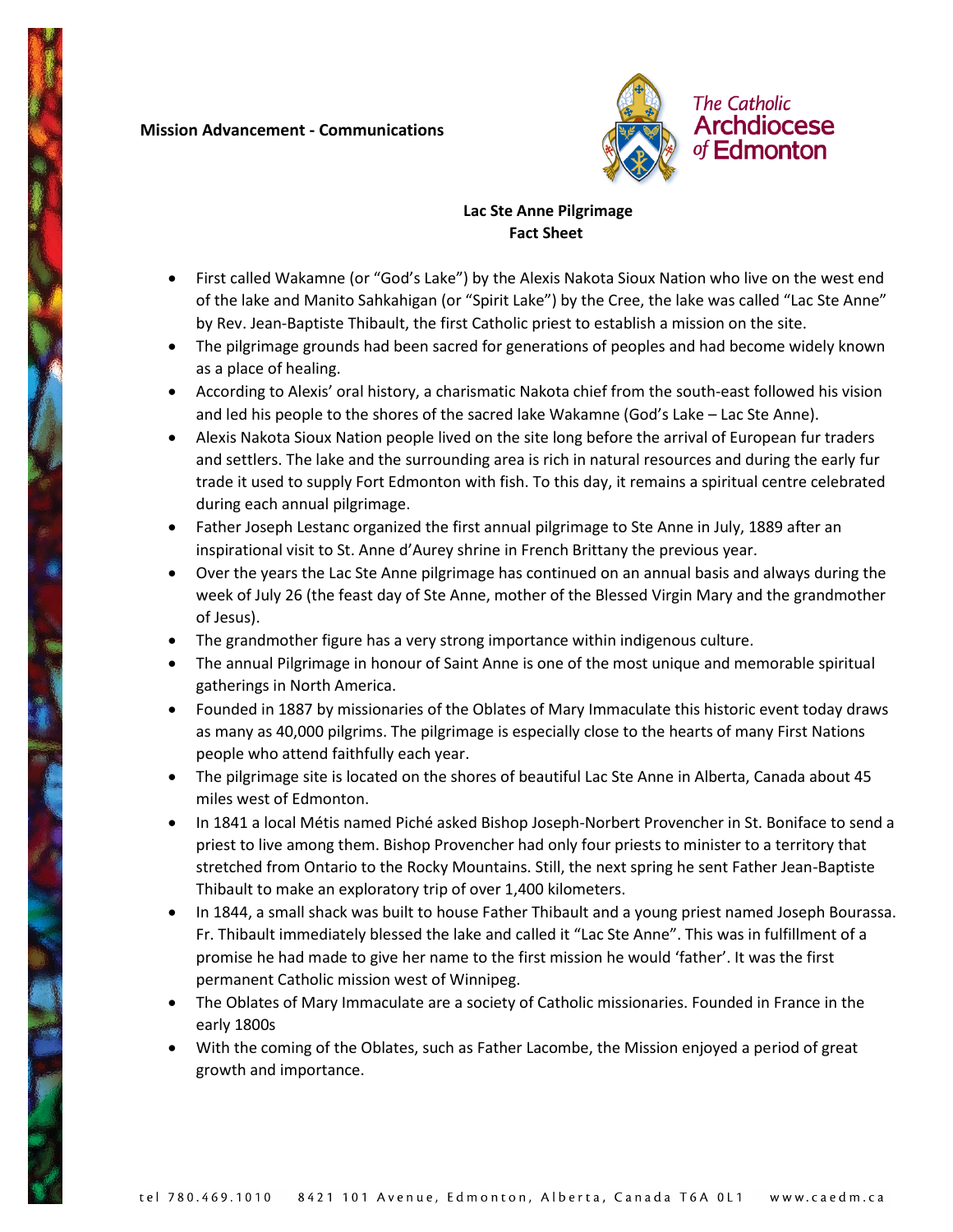

- After that first permanent mission was established by Father Thibault, the Oblates have continuously served the area ever since.
- By 1887, the buffalo had disappeared and the lake lost its importance as a gathering place. Most of the population moved away and the mission was almost deserted. Its pastor Father Lestanc then decided to close the mission. Then, on his first holiday back home to France in 30 years, he paid a visit to the Shrine of Ste Anne d'Auray.
- He later related that while in prayer at this Shrine, God revealed to him in a powerful way that he must not close the mission. Rather, he must build a shrine there in honour of St. Anne, the grandmother of Jesus. It would be a place for pilgrims to come and receive spiritual help.
- The first pilgrimage was held in 1889 with several hundred attending. It soon became an annual event, drawing people from all directions and many nations.
- In the early 1900's the pilgrimage was attended by about 1,000 pilgrims each year. Many came from St. Albert and the Morinville area.
- The pilgrimage grew to a two-day event. One day was especially for indigenous and Métis people, with the sermon preached in Cree, and the second day with services in English, French and often vespers in Polish. The non-indigenous population included large groups from the French, English, Polish, and German communities and parishes.
- In 1926, 2500 indigenous and Métis pilgrims and 3,000 more non-indigenous pilgrims attended the pilgrimage.
- The pilgrims included people from Cree, Sioux, Montagnais, Assiniboine, Chipewyan, Beaver, Sarcee, and Blackfoot nations. They traveled mostly by trail in a traditional manner. Often the journey of the pilgrimage and back home took months.
- Attendance continued to grow with about 4,500 in 1938 and over 6,000 pilgrims in 1950.
- A new shrine which could seat up to 4000 people was built in the early 1980s. Significant improvements were made to the grounds, sidewalks, washrooms. A shower building was added and new Stations of the Cross were built with paintings by Alex Twinn.
- On July 26, 2000, in the year of the great Jubilee, the Missionary Oblates made a public declaration of intention to enter into a new partnership with the aboriginal people to own, direct, and operate the Lac Ste Anne Pilgrimage.
- An initial LSA Trust was established in July 2003. The Oblates transferred the lands and the operating company to this Trust.
- The Trust was composed of the Provincial of the Oblates (or his designate) the Archbishop of Edmonton, three first Nations Catholics (from Alberta, Saskatchewan, and the Northwest Territory) and one Métis Catholic.
- One of the first actions of the Board and the Trust was to apply to have the pilgrimage grounds declared a national historic site by the Government of Canada. This approval occurred in 2004.
- A new structure of Trust was established in 2018.
- The mission of the trust is to encourage and support aboriginal people to direct and operate the Pilgrimage; preserve, enhance, strengthen, and facilitate the spiritual nature of the Pilgrimage, its site and facilities; provide an environment where all peoples may express their Catholic faith; promote growth and healing in all stages of life